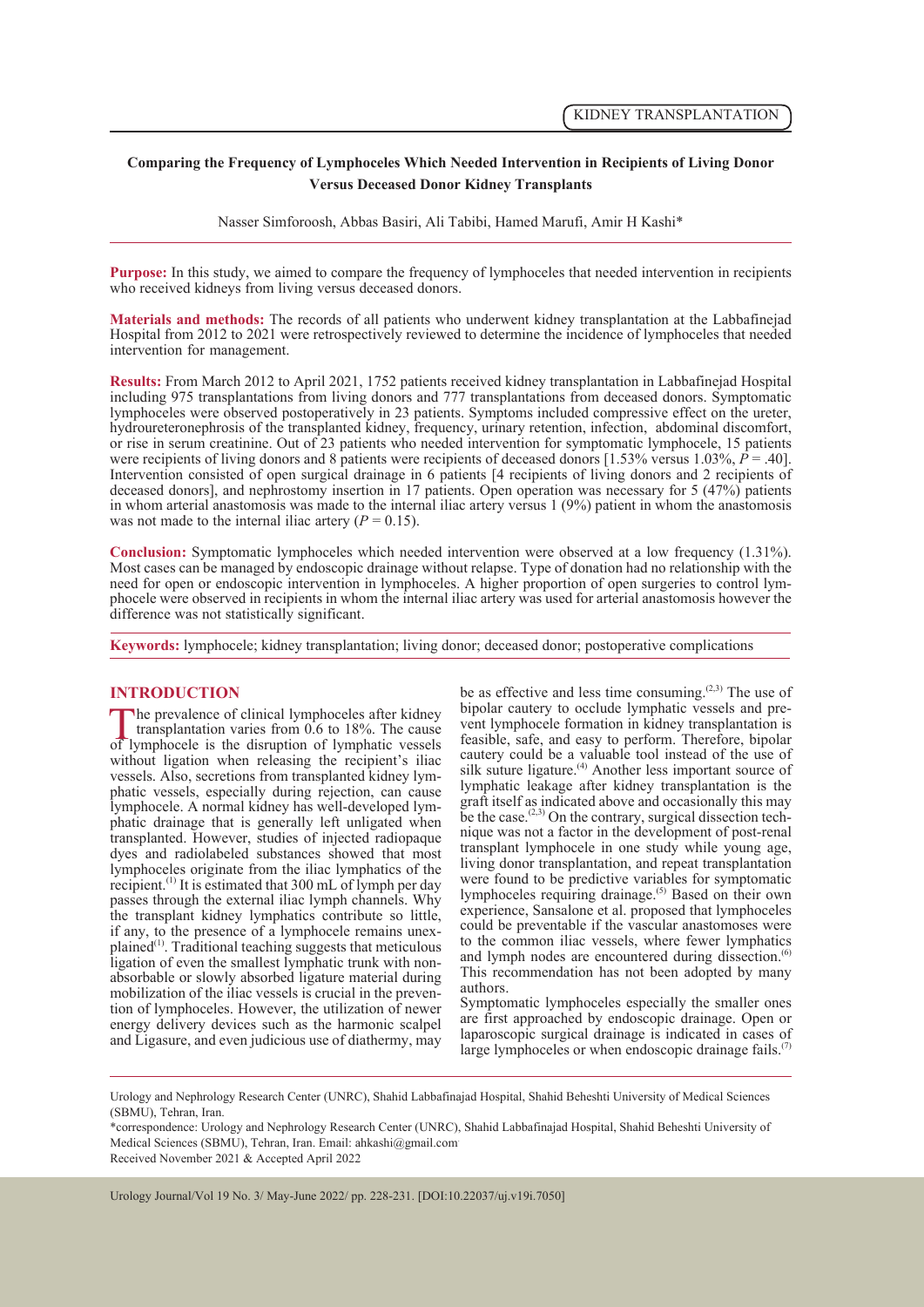|                  | Gender      | Age<br>(years) | Donor Type                 | Volume(mL) | Symptom /Sign   | Time since<br>Tx (weeks) | Side                        | Lymphatic vessel<br>control | Arterial       | <b>Venous</b>     | Intervention   | Cause of               |
|------------------|-------------|----------------|----------------------------|------------|-----------------|--------------------------|-----------------------------|-----------------------------|----------------|-------------------|----------------|------------------------|
|                  |             |                |                            |            |                 |                          |                             | [recipient]                 | anastomosis    | anastomosis       |                | CRF                    |
| $\mathbf{1}$     | $\mathbb F$ | 56             | Dd                         | 700        | Pain            | $\overline{4}$           | RIF                         | <b>Bipolar</b> cautery      | Common iliac   | External iliac    | PCN            | $\operatorname{HTN}$   |
| $\overline{2}$   | $\mathbf F$ | 53             | Dd                         | 120        | Creatinine rise | $\sqrt{6}$               | RIF                         | <b>Bipolar</b> cautery      | Common iliac   | External iliac    | PCN            | Nephrotic<br>syndrome  |
| $\overline{3}$   | $_{\rm M}$  | 35             | Ld                         | 1300       | Pain            | $\overline{\mathbf{3}}$  | RIF                         | <b>Bipolar</b> cautery      | Aorta          | $_{\mathrm{IVC}}$ | PCN            | Unknown                |
| $\overline{4}$   | M           | 67             | Ld                         | 130        | Fever           | $\overline{4}$           | <b>RIF</b>                  | Silk suture                 | External iliac | External iliac    | PCN            | $\operatorname{HTN}$   |
| 5                | $_{\rm M}$  | 59             | Dd                         | 500        | Creatinine rise | $\overline{\mathbf{3}}$  | <b>RIF</b>                  | <b>Bipolar</b> cautery      | Common iliac   | External iliac    | PCN            | $\operatorname{HTN}$   |
| 6                | $_{\rm M}$  | 45             | Ld                         | 300        | Frequency       | $\overline{\mathbf{3}}$  | LIF                         | <b>Bipolar</b> cautery      | Internal iliac | External iliac    | PCN            | <b>HTN</b>             |
| $\boldsymbol{7}$ | $_{\rm M}$  | 65             | Ld                         | 250        | Creatinine rise | $\sqrt{6}$               | RIF                         | Silk suture                 | External iliac | External iliac    | PCN            | ${\rm DM}$             |
| 8                | M           | 40             | Ld                         | 300        | Pain            | $\overline{\mathbf{3}}$  | <b>RIF</b>                  | Bipolar cautery             | Common iliac   | External iliac    | PCN            | Unknown                |
| $\overline{9}$   | $\mathbb F$ | 53             | Dd                         | 500        | Creatinine rise | $\overline{4}$           | RIF                         | Silk suture                 | Internal iliac | External iliac    | PCN            | ${\rm DM}$             |
| $10\,$           | $\mathbf M$ | 56             | Ld                         | 175        | Pain            | $\overline{4}$           | RIF                         | Silk suture                 | Internal iliac | External iliac    | PCN            | ${\rm DM}$             |
| 11               | M           | 50             | Ld                         | 200        | Fever           | 26                       | $\mathbf{RIF}$              | Silk suture                 | Internal iliac | External iliac    | PCN            | Unknown                |
| 12               | $_{\rm M}$  | 39             | Dd                         | 200        | Pain            | $\overline{\mathbf{3}}$  | $\mathbf{RIF}$              | Silk suture                 | Internal iliac | External iliac    | PCN            | Unknown                |
| 13               | $_{\rm M}$  | $27\,$         | Ld                         | 250        | Creatinine rise | $\overline{4}$           | ${\rm LIF}$                 | Silk suture                 | Common iliac   | External iliac    | PCN            | <b>VUR</b>             |
| 14               | $\mathbf M$ | 60             | $\mathop{\rm Dd}\nolimits$ | 300        | Pain            | $\overline{\mathbf{3}}$  | <b>RIF</b>                  | Silk suture                 | Common iliac   | External iliac    | <b>OSD</b>     | <b>HTN</b>             |
| 15               | $\mathbf F$ | 59             | $_{\rm Ld}$                | 600        | Creatinine rise | $\sqrt{6}$               | RIF                         | <b>Bipolar</b> cautery      | Internal iliac | External iliac    | OSD            | <b>ADPKD</b>           |
| 16               | F           | 64             | Ld                         | 300        | Creatinine rise | $\epsilon$               | $\mathbf{RIF}$              | <b>Bipolar</b> cautery      | Internal iliac | External iliac    | $_{\rm OSD}$   | $\operatorname{HTN}$   |
| 17               | $\rm F$     | 60             | Ld                         | 100        | Fever           | $\bf 8$                  | RIF                         | Silk suture                 | Internal iliac | External iliac    | PCN            | <b>HTN</b>             |
| 18               | $\rm F$     | 52             | Ld                         | 150        | Frequency       | 26                       | RIF                         | Silk suture                 | Internal iliac | External iliac    | $_{\rm OSD}$   | ${\rm DM}$             |
| 19               | $_{\rm M}$  | 36             | $\mathop{\rm Dd}\nolimits$ | 300        | Pain            | $\mathbf{3}$             | $\ensuremath{\mathrm{RIF}}$ | Silk suture                 | Internal iliac | External iliac    | <b>OSD</b>     | Unknown                |
| 20               | $\rm F$     | 15             | Ld                         | 150        | Pain            | $\mathbf 3$              | $\mathbf{RIF}$              | Silk suture                 | Internal iliac | External iliac    | PCN            | Nephrotic<br>syndrome  |
| $2\sqrt{1}$      | $\mathbf F$ | $48\,$         | $_{\rm Ld}$                | 260        | Creatinine rise | $10\,$                   | $\ensuremath{\mathrm{RIF}}$ | Silk suture                 | Internal iliac | External iliac    | $_{\rm OSD}$   | <b>ADPKD</b>           |
| 22               | $\mathbf F$ | 37             | $_{\rm Ld}$                | 500        | Creatinine rise | $\boldsymbol{9}$         | $\ensuremath{\mathrm{RIF}}$ | Silk suture                 | Common iliac   | External iliac    | ${\mbox{PCN}}$ | Unknown                |
| 23               | $\mathbf F$ | 29             | Dd                         | 170        | Frequency       | $\overline{\mathbf{3}}$  | $\ensuremath{\mathrm{RIF}}$ | Silk suture                 | Common iliac   | External iliac    | PCN            | Nephrotic<br>synndrome |

| <b>Table 1.</b> Characteristics of studied patients |  |  |  |
|-----------------------------------------------------|--|--|--|
|-----------------------------------------------------|--|--|--|

**Abbreviatoins:** Dd=deceased-donor; F=female; M=male; Ld=living-donor; VUR=vesicoureter reflux; RIF=Right iliac fossa; OSD= open surgical drainage; LIF=Left iliac fossa; PCN= percutanous nephrostomy; IVC=Inferior vena cava; DM=diabetes mellitus; ADPK- D=Autosomal dominant polycystic kidney disease

We aimed to study the frequency of lymphoceles which<br>need intervention after kidney transplantation and to explore the factors which will necessitate the adoption of open or laparoscopic drainage for lymphoceles.

**MATERIALS AND METHODS**<br>The records of all patients who underwent kidney trans-The records of all patients who underwent kidney trans-<br>plantation at the Labbafinejad Hospital from March 2012 to April 2021 were retrospectively reviewed to determine the incidence of lymphocele that needed in- tervention. Lymphoceles were diagnosed primarily by sonographic imaging which was ordered 2 weeks and 6 months after transplantation or when needed based on patients' symptoms or signs. Intervention consisted of nephrostomy insertion, drainage of lymphocele through

an open operation, or drainage into the abdominal cavity by connecting the lymphocele cavity to the intraperitoneal space through an open or laparoscopic operation. Our study also included donor kidneys with multiple arteries. Donor nephrectomy was performed by the lapa-roscopic method as explained previously.<sup>(8)</sup> In the recipients, a standard right or left lower pararectal incision was made and the renal bed was prepared extraperito- neally. External or common iliac vein and common, external, or internal iliac arteries were selected for allo- graft anastomosis. Lymphatic vessels were tied by silk sutures or cauterized by bipolar cautery. Lymphatics of the donor kidneys were also ligated by silk sutures and by the use of bipolar electrocautery. Immunosuppres-<br>sive medications were administered in accordance with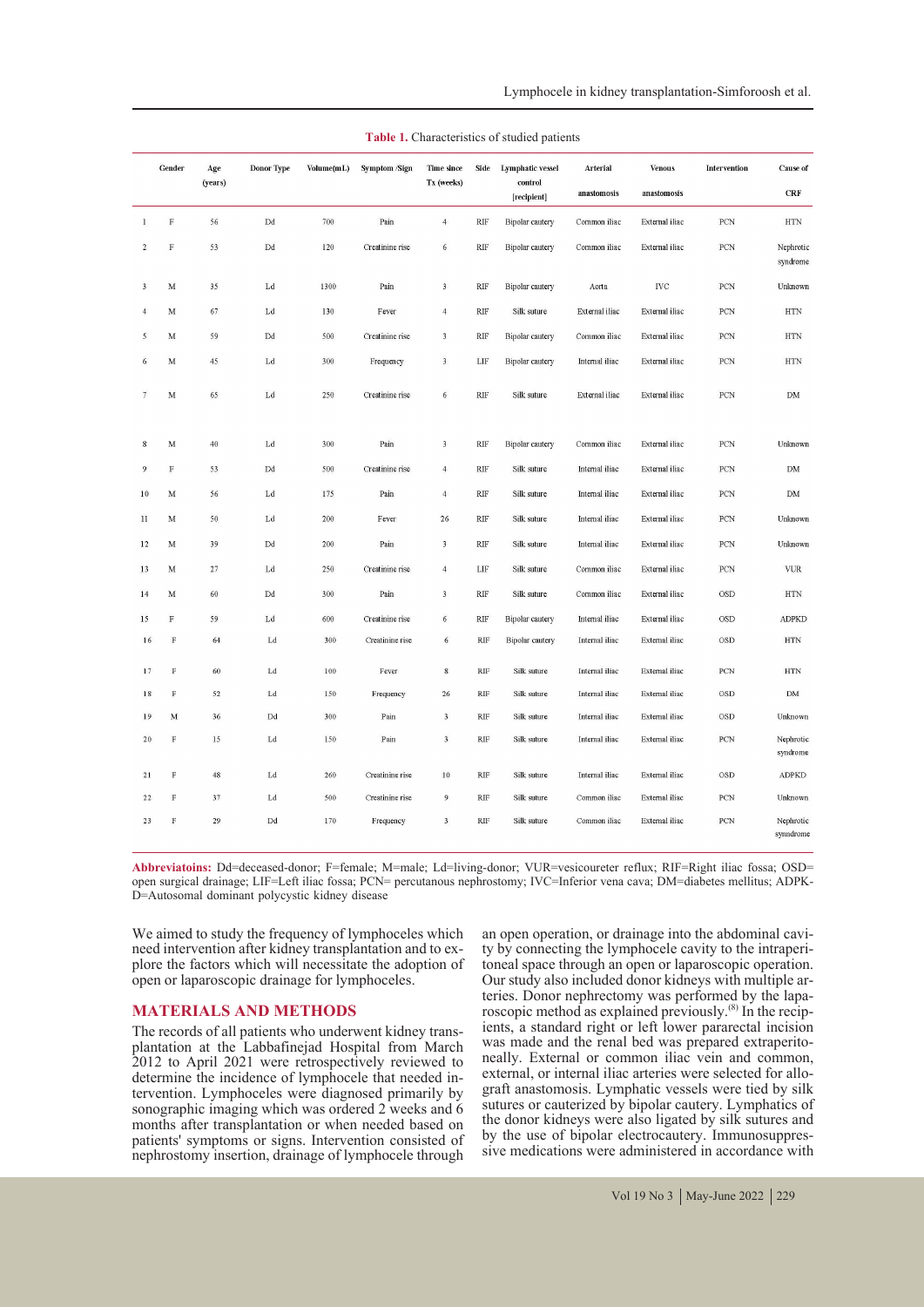the standard kidney transplant method in our center as described earlier(9). Apart from programmed ultrasound exams in follow-up that was explained above, further ultrasound examinations were performed only in symp- tomatic patients or if serum creatinine levels increased. Other radiological procedures such as CT scan and isotope scan were performed if necessary. We treated symptomatic patients first with nephrostomy insertion. If recurrence occurred, open extraperitoneal drainage of fluid or intraperitoneal drainage of lymphocele through open surgery or laparoscopy was performed.

Statistical methods<br>Data were entered into the Statistical Package for Social Sciences (SPSS) ver. 21. Comparison of categor-<br>ical variables over two groups of different treatments for lymphocele was performed using Fisher exact test.

**RESULTS**<br>From March 2012 until April 2021, 1752 patients received a kidney transplantation in the Labbafinejad Hospital including 975 transplantations from living donors and 777 transplantations from deceased donors.<br>Postoperatively, symptomatic lymphoceles were observed in 23 patients (1.31%; CI95%:0.88-1.96). Symptoms included compressive effect on the ureter and hydroureteronephrosis of the transplanted kidney, frequency, urinary retention, infection, abdominal discom-<br>fort, or rise in serum creatinine. Out of 23 patients who needed intervention for symptomatic lymphocele, 15 patients were recipients of living donors and 8 patients were recipients of deceased donors ([1.54%; CI95%: 0.93-2.52] versus [1.03%; CI95%: 0.53-2.02], *P* = .40). Details of patients in whom intervention for lymphocele was necessary are presented in Table1. Open surgical drainage was performed in 6 patients, and nephrostomy insertion in 17 patients. Opens surgery was necessitated in 4 patients (27%) from living donors versus 2 patients (25%) from deceased donors ( $\overline{P}$  = 1.0). 21 cases of lym-<br>phoceles were observed on the right side and 2 cases on the left side. Left side lymphoceles were managed by nephrostomy insertion. Open surgery was necessary in 2 cases (25%) in whom bipolar cautery was used to control recipient lymphatics versus 4 patients (27%) in whom silk sutures were used to control recipient lym-<br>phatics ( $P = 1.0$ ). Open surgery to control postoperative lymphocele was necessary for 5 patients (42%) in whom arterial anastomosis was made to the recipient's internal iliac artery. However, open surgery was necessary only in one patient (9%) in whom arterial anastomosis was made to arteries other than internal iliac including aorta, common and external iliac arteries  $(P = 0.15)$ .

### **DISCUSSION**

The findings of the current study reveal a low frequency of need for intervention due to lymphocele after both living and deceased kidney transplantation without any statistically significant difference between the two groups. The mode of intervention (open surgery versus nephrostomy insertion was not statistically different in recipients of living versus deceased donors. The failure of nephrostomy insertion and need for treatment was not related to donor type (living versus deceased), side of donation, method of lymphatic control in the recipient, and type of arterial or venous anastomosis. Open surgery for lymphocele was necessary for 5 patients (47%) in whom the arterial anastomosis was made to the internal iliac artery versus 1 patient (9%) in whom the arterial anastomosis was not made to the internal iliac artery, however, this large difference was not sta- tistically significant due to the low cumulative number of lymphoceles  $(N = 23)$ .<br>There has been an increase in the frequency of lympho-

cele detection after kidney transplantation due to more frequent use of ultrasound examinations and the use of mTOR inhibitors.<sup>(10)</sup> Lymphoceles are usually innocu-<br>ous and asymptomatic but can occasionally cause com-<br>plications as a result of external pressure on the trans-<br>plant and its adjacent structures, when complicated by infection, or causing edema or thrombosis by pressure on the lymph nodes and veins of the lower extremities.<br>In some cases, large lymphocytes cause frequent urination or urinary retention. Macrophage function is adversely affected by steroids, and there is some evidence that the incidence of lymphoceles has decreased since the introduction of low-dose steroid regimens. The more recent strong association of mTOR inhibitors with problematic lymphoceles is attributed to their powerful antifibroblastic activity, particularly in obese patients being treated for rejection.(3-6,10,11)

In the study of Golriz et al., various factors contributed to lymphocele formation, such as surgical technique, recipient co-morbidities, immunosuppression, and delayed graft function.<sup>(7)</sup> Lymphoceles were reported more frequently among grafts with multiple arteries.<sup>(12)</sup> Saeedi et al. reported more lymphatic leakage in recipients of living donor kidneys that were operated through laparoscopic donor nephrectomy compared with recipients of deceased donor kidneys.<sup>(13)</sup> Likewise, Fakhryas-<br>seri et al. reported a higher frequency of lymphoceles in recipients of living donor kidneys that were removed through open donor nephrectomy versus deceased donors.<sup> $(14)$ </sup> On the contrary, Lima et al. reported a higher frequency of lymphocele in recipients of deceased do-nors.<sup>(15)</sup>

Based on their own experience, Sansalone et al. pro-<br>posed that lymphoceles could be preventable if the vas-<br>cular anastomoses were to the common iliac vessels,<br>where fewer lymphatics and lymph nodes are encounwhere fewer lymphatics and lymph nodes are encoun-<br>tered during dissection.<sup>(6)</sup> In the study of Lucewice et al., the majority of lymphoceles were asymptomatic and self-limiting. The rate of symptomatic lymphoceles requiring interventions has been reported to be around 5.6% of the total cases.<sup>(16)</sup>

The limitations of this study include the low number of lymphoceles that needed intervention during the study period which makes statistical analysis relatively weak and the retrospective nature of the study.

**CONCLUSIONS**<br>In this study, we observed that postoperative lymphocele that needed intervention for treatment is not com-<br>mon. Most cases of lymphocele (74%) were treated by<br>nephrostomy insertion without a further need for another intervention. Open surgery was necessary in a lim-<br>ited number of patients and there was no difference in the need for open surgery between recipients of living versus deceased donor kidneys. A higher proportion of open surgeries to control lymphocele were observed in recipients in whom the internal iliac artery was used for arterial anastomosis however the difference was not statistically significant.